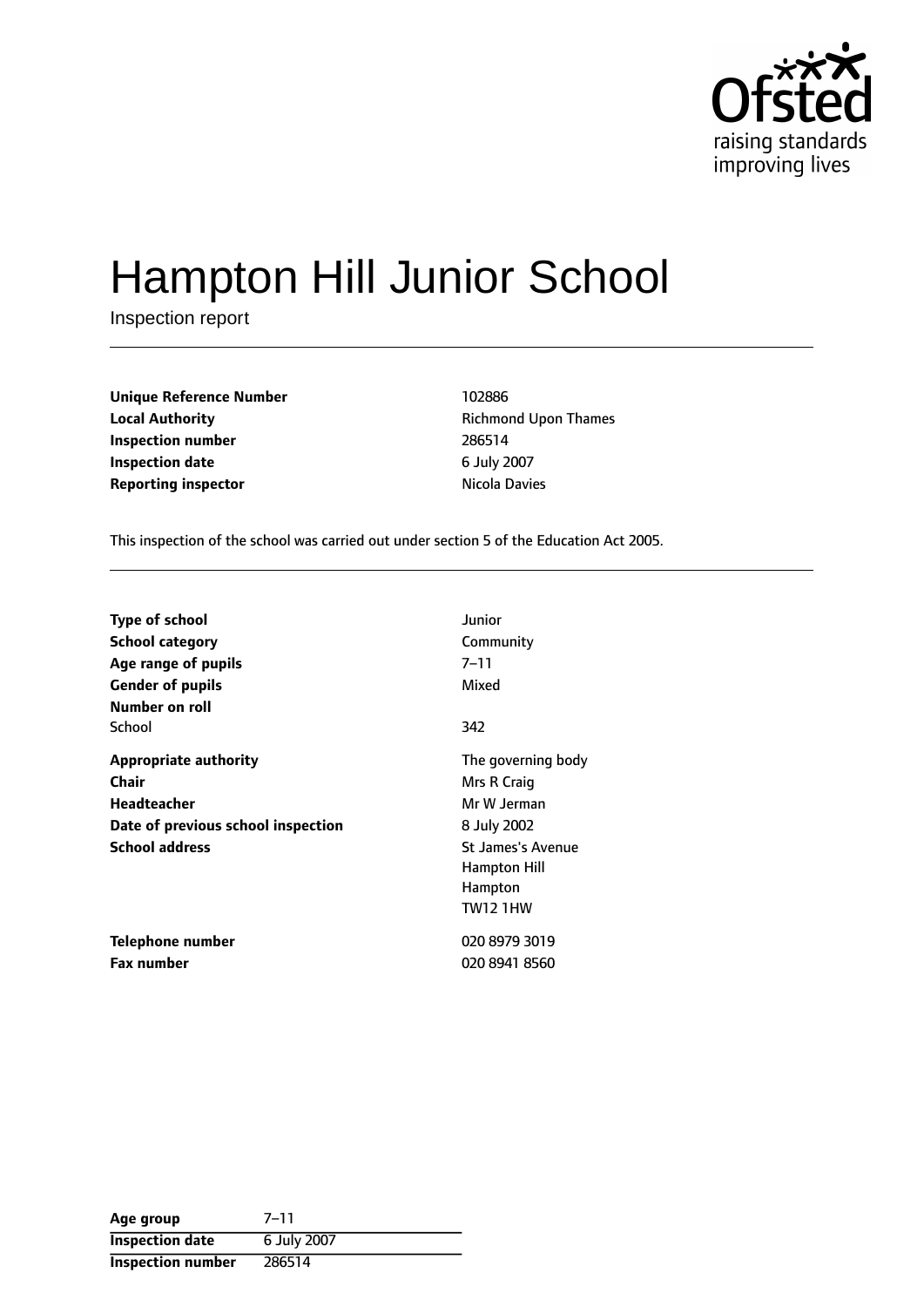.

© Crown copyright 2007

#### Website: www.ofsted.gov.uk

This document may be reproduced in whole or in part for non-commercial educational purposes, provided that the information quoted is reproduced without adaptation and the source and date of publication are stated.

Further copies of this report are obtainable from the school. Under the Education Act 2005, the school must provide a copy of this report free of charge to certain categories of people. A charge not exceeding the full cost of reproduction may be made for any other copies supplied.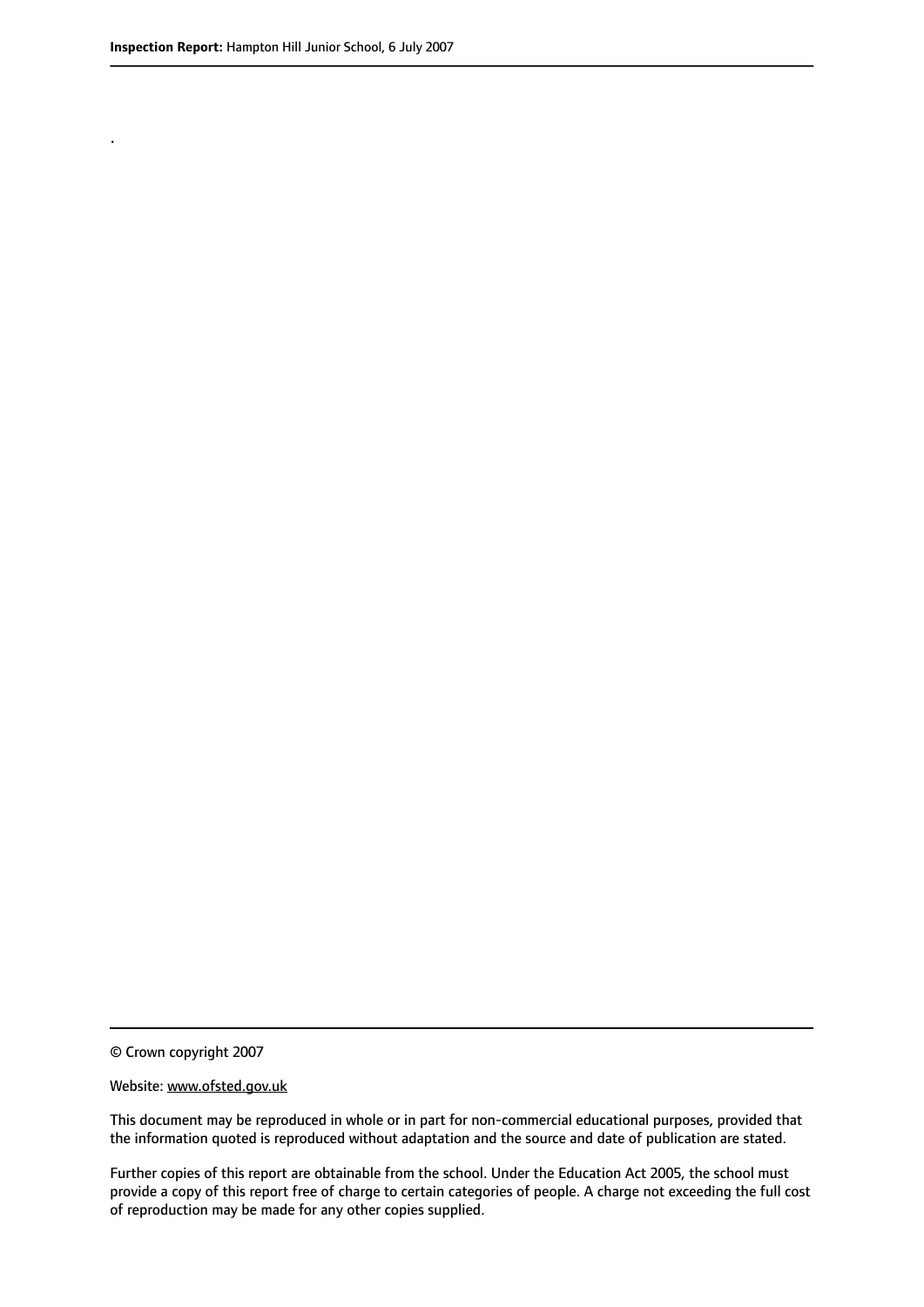# **Introduction**

The inspection was carried out by an Additional Inspector.

#### **Description of the school**

This is a large junior school in a relatively advantaged area. Few pupils are eligible for free school meals. The majority of pupils are of White British heritage but around 25% are from a range of other ethnic backgrounds. The majority of pupils transfer to the school from the nearby infant school, but an increasing number join the school other than at the normal time of admission. This includes a small number of pupils at early stages of learning English as an additional language.

#### **Key for inspection grades**

| Grade 1 | Outstanding  |
|---------|--------------|
| Grade 2 | Good         |
| Grade 3 | Satisfactory |
| Grade 4 | Inadequate   |
|         |              |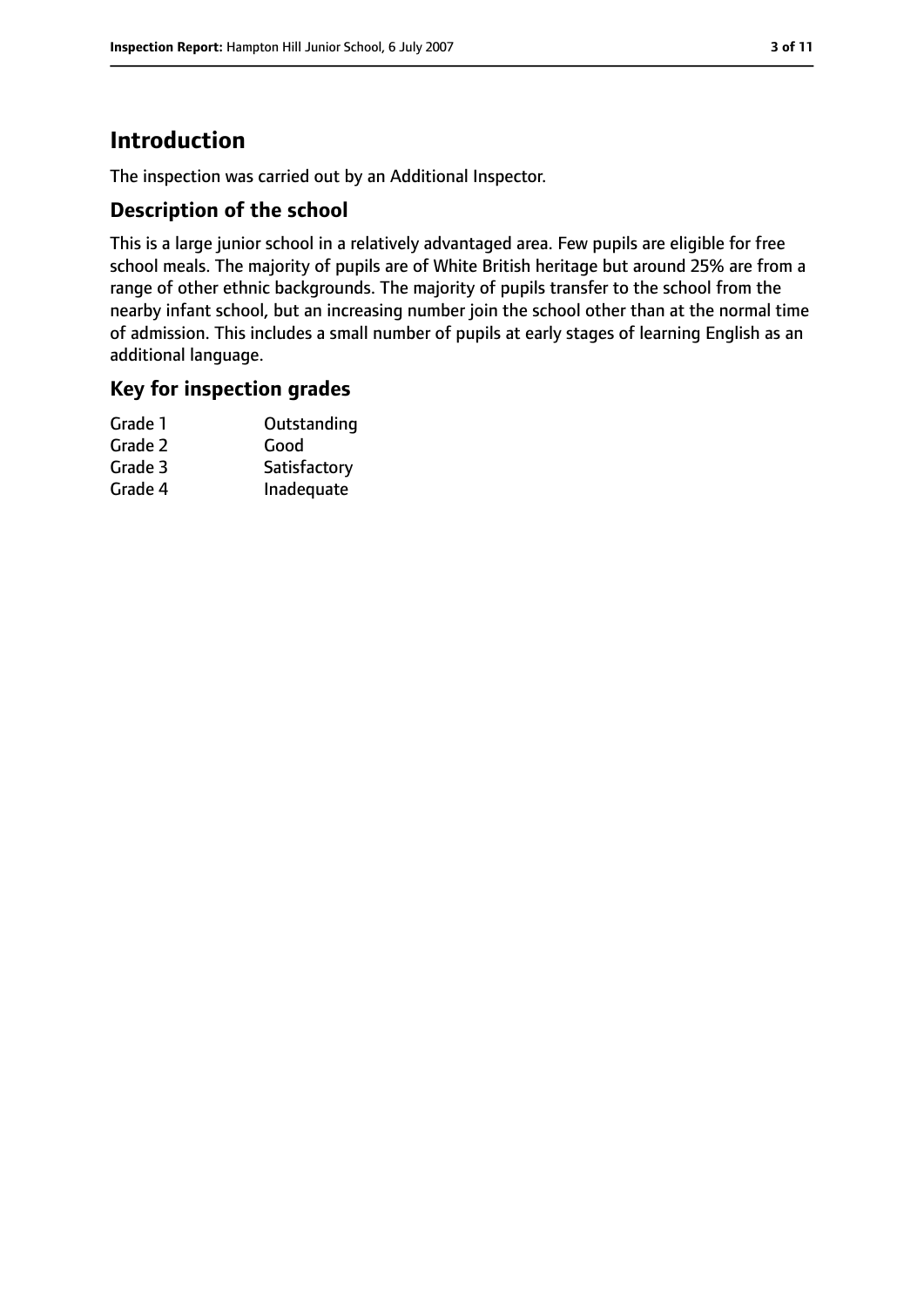# **Overall effectiveness of the school**

#### **Grade: 2**

This is a good school with many outstanding features. The school's motto is that 'Learning is the key to life' and this inclusive school successfully ensures that pupils have a host of opportunities to unlock their own talents and skills, both within school time and outside it. In the words of parents, the breadth of the curriculum and the range of pupils' experiences are 'fantastic'. They recognise that these opportunities promote the confidence of their children and contribute a great deal to their 'all-round education'. As parents rightly note, pupils make excellent gains in their personal and social development, emerging from the school as confident young people, with a real interest in learning and in the world around them. The school's excellent links with other countries mean pupils have an exemplary understanding of diversity and difference. From insights gained through a recent exchange trip to Japan, pupils can speak knowledgably about how school meals are prepared in Japan and how little food is wasted. This has led pupils to dramatically reduce food waste from their own lunches. This is just one example of how the many opportunities the school provides have an excellent and lasting impact on pupils' learning and personal development.

Pupils make good academic progress through the school to reach above average standards by the end of Year 6. This represents good achievement overall. This is due to the good teaching all pupils receive and the excellent support for those who have learning difficulties. Pupils' achievement has improved consistently since the time of the last inspection due to the accuracy of the school's self evaluation and the flair with which staff tackle weaker areas. For example, the quality and standards of religious education have improved significantly since the time of the previous inspection. Similarly, making optimum use of its resources and very effective partnerships has enabled the school to enhance itsinformation and communication technology (ICT) resources and develop a first class art centre. The approach to academic achievement is similarly rigorous. The school accurately identified that standards in writing and mathematics should be higher. Its work to provide pupils with exciting real life experiences to write about and to finely tune the way it teaches mathematics have met with considerable success. Pupils made very good progressin English last year and the school has noted a significant improvement in mathematics this year. This has been achieved by identifying each pupil's next steps and involving pupils well in assessing their own work and progress. However, the school has identified that there is still more work to be done to ensure that this is fully consistent across all classes.

Leadership and management are excellent. The school has built on the strengths reported at the time of the last inspection and developed these further through its new leadership structure. This has ensured that staff at all levels are able to contribute well to the school's development through making the most of their individual skills and talents. As a result, it has an outstanding capacity to continue to improve.

#### **What the school should do to improve further**

• Ensure that all teachers identify pupils' next steps and involve pupils consistently in assessing their progress towards these.

# **Achievement and standards**

#### **Grade: 2**

Pupils join the school with standards which are a little above average although a small minority have difficulties with literacy on entry. Pupils achieve well throughout the school and standards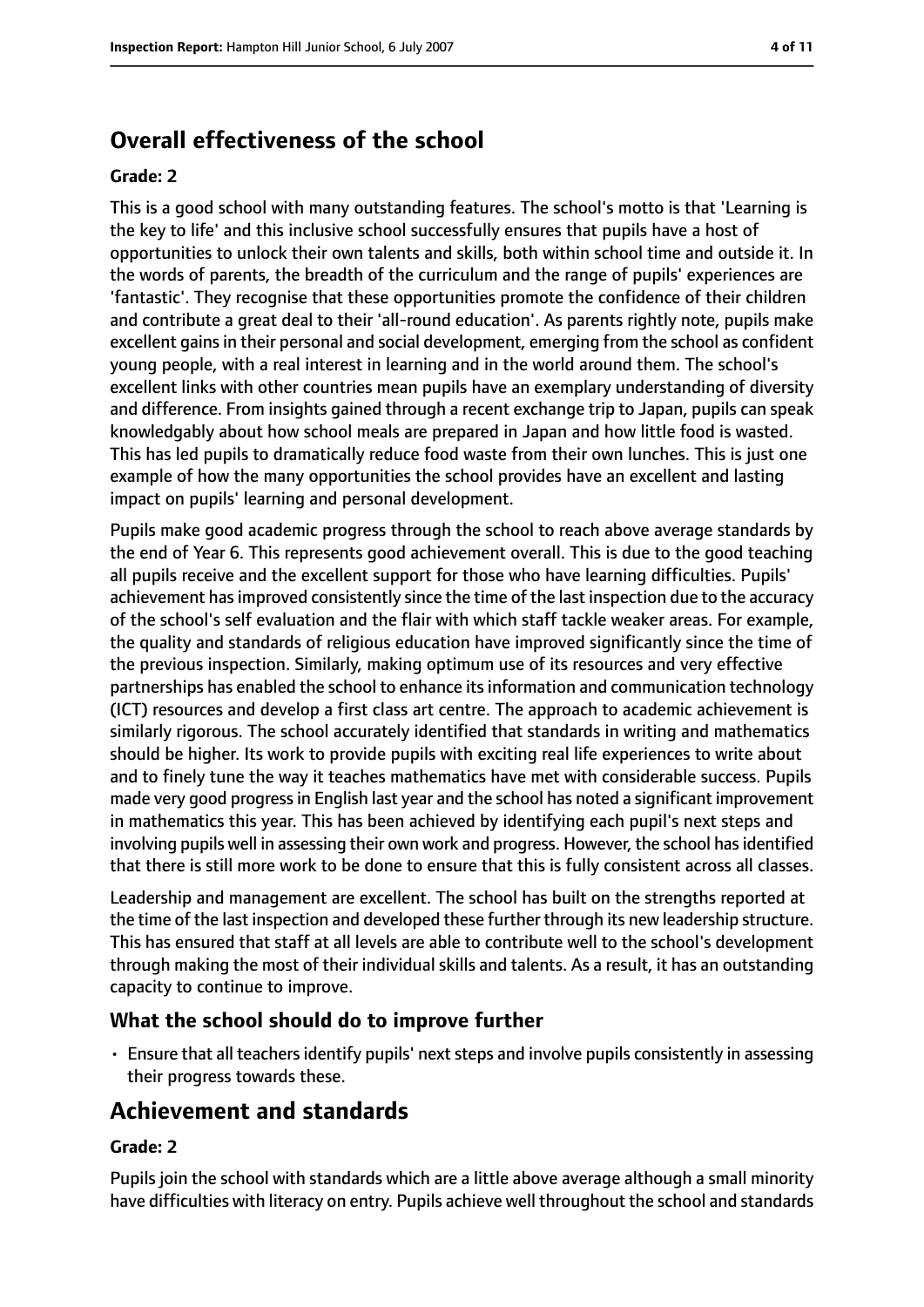are consistently above average. Results in national tests at the end of Year 6 are above average in English, mathematics and science and around half of pupils consistently reach higher levels in all subjects. This represents good progress from their starting points. Current Year 6 pupils have achieved well to exceed their targets.

The school has correctly identified that standards in writing and mathematics could be higher and has worked successfully to introduce different ways of ensuring that all pupils do as well as they can. As a result, the progress which pupils make has improved year on year and is good overall. Pupils with a range of learning difficulties and disabilities do well at the school due to the high quality of support and guidance they receive. There are no significant differences in the achievement of different groups of pupils.

# **Personal development and well-being**

#### **Grade: 1**

Pupils' personal development and well being, including their social, moral, spiritual and cultural development, is outstanding. As a result, as parents note, they develop into 'mature children who are interested in all aspects of life and are caring about others'. Pupils enjoy school enormously and their attendance and punctuality are excellent. Behaviour in lessons and around the school is very good. Pupils appreciate the very effective systems which exist to promote good behaviour. Bullying and racism are rare. As a result, pupils feel very safe and secure and are able to enjoy all the opportunities that the school offers. Nearly all take part in one or more of the additional clubs and activities, and they are extremely well aware of the importance of healthy exercise and eating. Pupils make a positive contribution to the school and the local community through their many responsibilities. One example is the sports club which the oldest pupils run for those in Year 3. Another is the junior safety officers who monitor safety in and around the school on behalf of all the pupils. Extensive opportunities to take on responsibilities and work in teams prepare pupils very well for their future economic well being.

# **Quality of provision**

#### **Teaching and learning**

#### **Grade: 2**

Teaching is consistently good. This includes the work of class teachers as well as that of specialist teachers and other adults who work with pupils with different strengths or needs, particularly in mathematics and English. Good relationships between pupils and staff are enhanced by the outstanding curriculum and pupils' attitudes to learning are excellent. Their knowledgeable and enthusiastic teachers use resources well to enliven and reinforce learning. This includes the good use of the relatively new interactive whiteboards, and the excellent use of the local environment and events to make learning 'real' for pupils. Teachers are very clear about what they want pupils to learn, and share this well with pupils. A current focus of work at the school isto link teaching and assessment, including pupils'self-assessment, more closely to individuals' next steps. Although this happens well in some classes and year groups, it is not consistent acrossthe school and so is not always evident in lessons and in teachers' feedback and marking.

## **Curriculum and other activities**

#### **Grade: 1**

The outstandingly rich curriculum is a real strength of this school. Alongside well planned English, mathematics and ICT lessons, pupils have opportunities to develop and extend their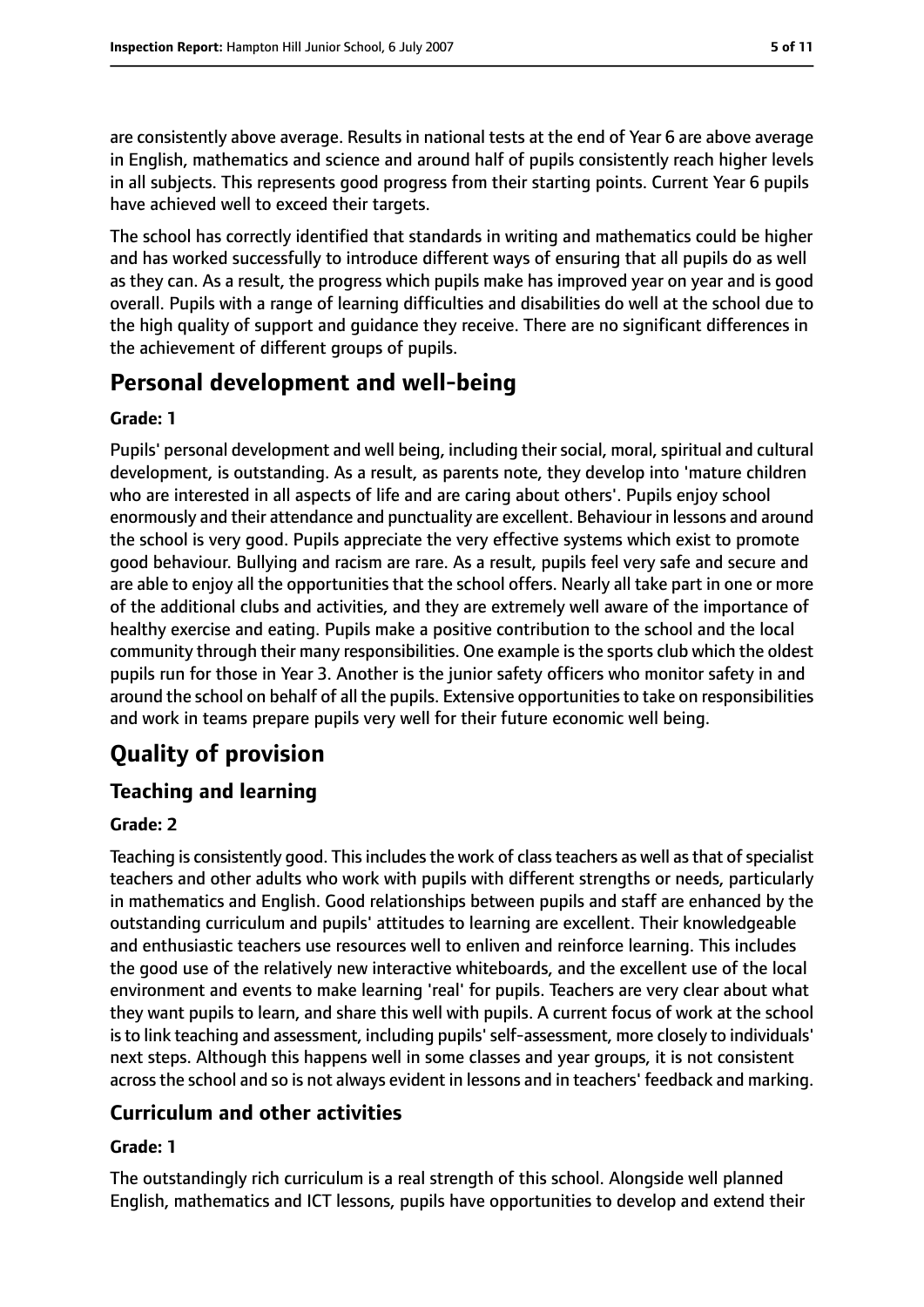skills in depth in other, often unusual, areas. For example, all pupils learn French and some learn Japanese after school. Similarly, all pupils benefit from specialist teaching in music and some develop their skills further through the school's two orchestras and two choirs. Other creative subjects such as drama, dance and art are strong, as are opportunities for pupils to get involved in a wide range of sports.

The curriculum is very well adapted to help every child to succeed. This includes well organised group sessions for pupils with particular skills or needs in English and mathematics. It also includes providing pupils with opportunities to reinforce what they have learnt through real experiences. For example, during focus weeks, pupils work on a topic or project in depth. The youngest pupils have recently been working on a healthy sandwich project which includes surveying all the sandwich fillings on sale in local shops before going on to design their own. Similarly, a Year 6 history project involves pupils being 'evacuated' by train to a nearby village hall where they meet up with local adults who were themselves evacuees in the Second World War.

#### **Care, guidance and support**

#### **Grade: 1**

Care guidance and support at this inclusive school are excellent overall. The school is careful to provide a safe, secure and stimulating environment for its pupils. The needs of pupils with learning difficulties and disabilities are very well identified and met. The school works closely with a very wide range of outside agencies and specialists to ensure that teaching and support are closely matched to these needs and such pupils make good progress as a result. Very good care, including a range of extended services such as support for pupils' families, is provided for pupils who are troubled or more vulnerable, Personal and social guidance is particularly strong. Pupils' involvement in additional activities is monitored and the school has recently piloted a scheme to track each pupil's personal and social well being. Academic guidance is good. Successful approaches to setting targets and sharing these with pupils, for example in writing, are being extended to ensure these are fully consistent across subjects and year groups.

Pupils are very well prepared for changes, such as moving from their infant school or on to their secondary schools. Good support is also provided for pupils who join the school other than at the normal time of admission. This includes the few pupils who join the school from overseas, as early stage learners of English.

# **Leadership and management**

#### **Grade: 1**

The well respected headteacher and deputy have had an outstanding impact on many areas of school life. For example, the excellent curriculum and care are a testament to their influence on the school. In addition, the inspiring headteacher has made excellent use of local partnerships to continually enhance the already high quality of education the school provides. A recent change to the arrangements for managing subjects and areas of responsibility has had a very good impact on pupils' achievement and progress. This includes pupils' excellent pastoral progress along with significant improvements to their achievements in specific subject areas. Until recently, a relatively weaker area was the extent to which staff were able to share their skills with others through regular observation and feedback to colleagues. However, the school has now put systems in place to help all staff share good or outstanding practice more regularly.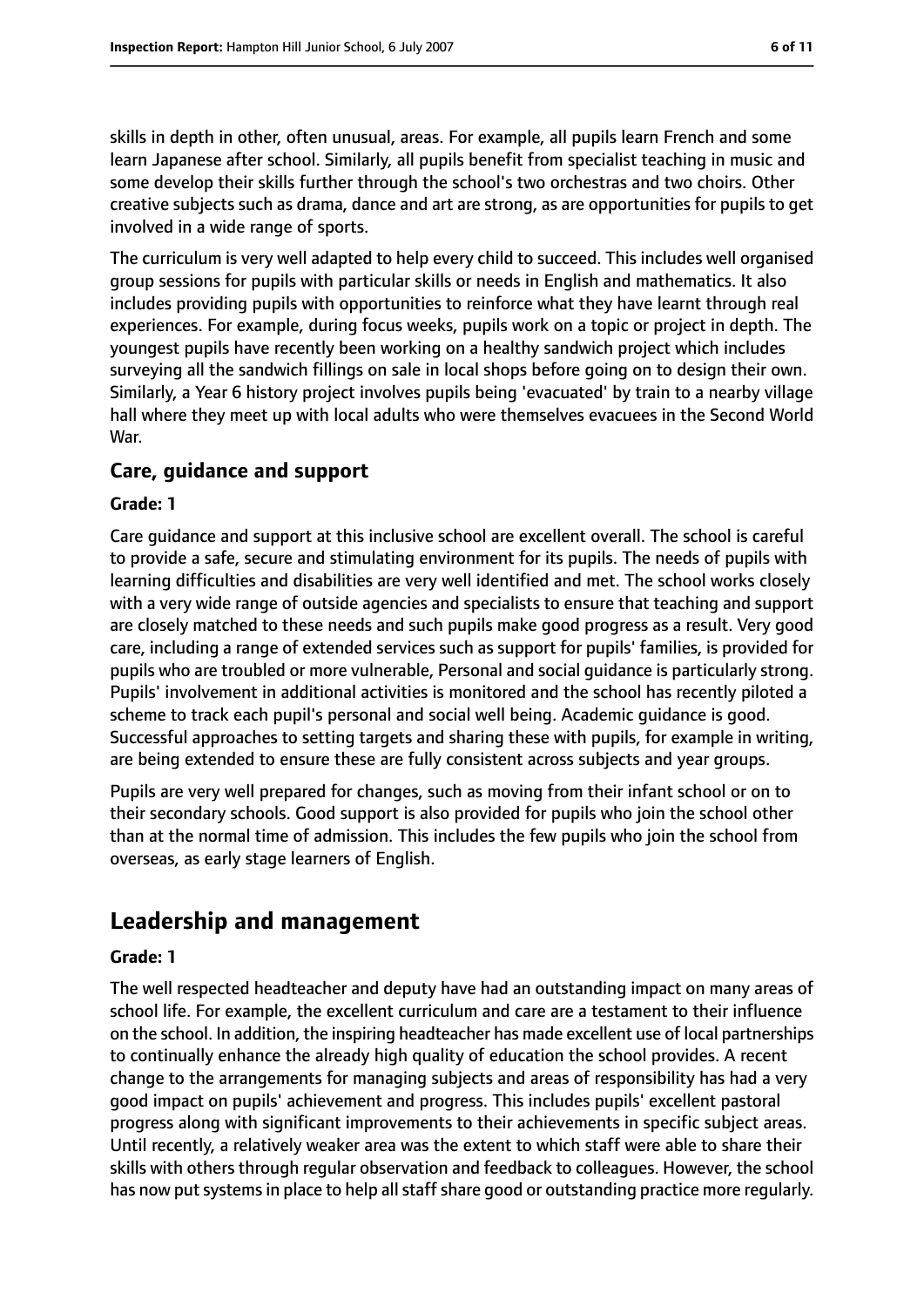For example, teaching approaches which led to the very good progress which pupils made in English last year have been shared across the school.

The school makes very good use of its resources to achieve excellent value for money. Governors draw well on their significant professional expertise to ensure that the school continues to improve across all aspects of its work.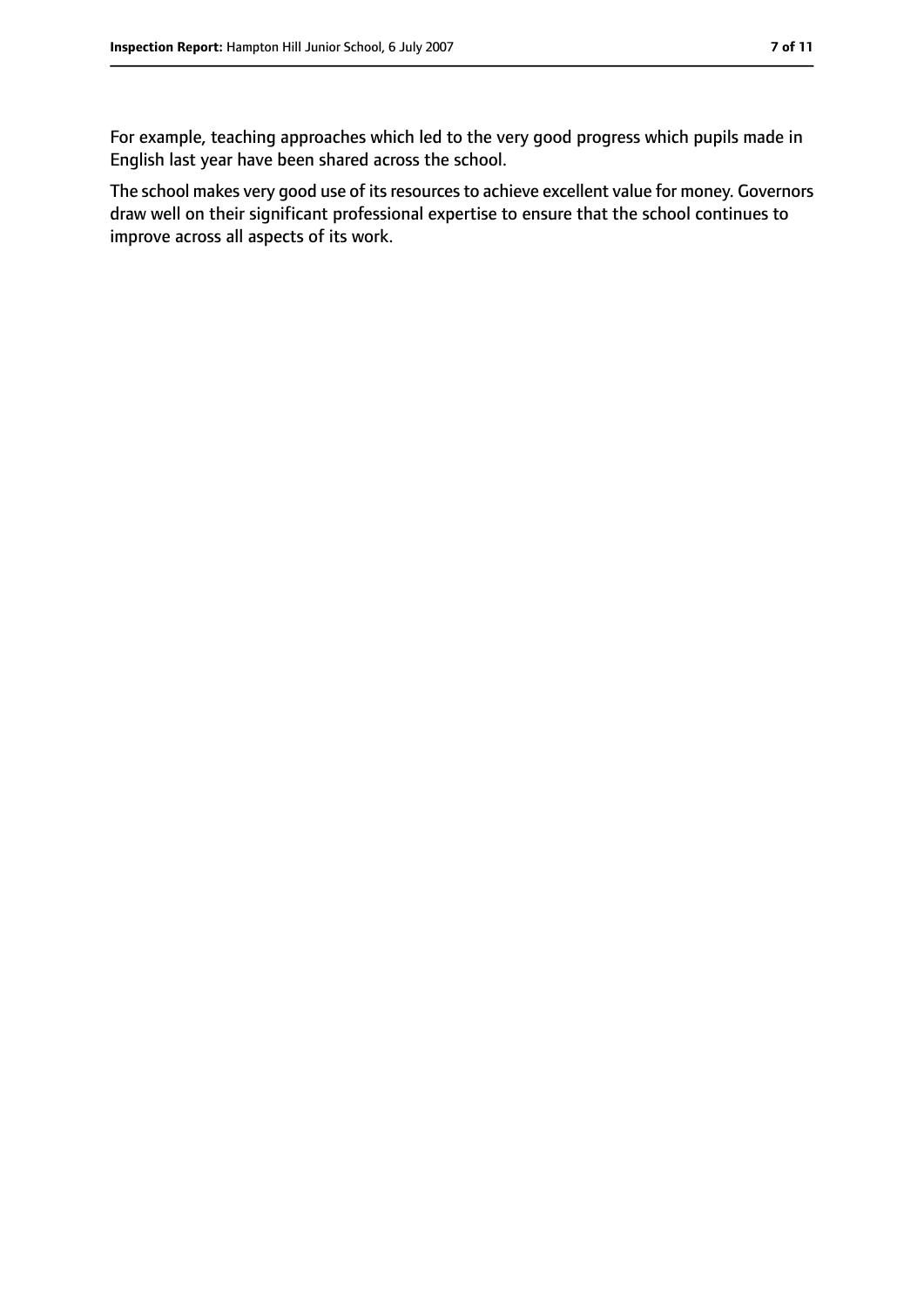**Any complaints about the inspection or the report should be made following the procedures set out in the guidance 'Complaints about school inspection', which is available from Ofsted's website: www.ofsted.gov.uk.**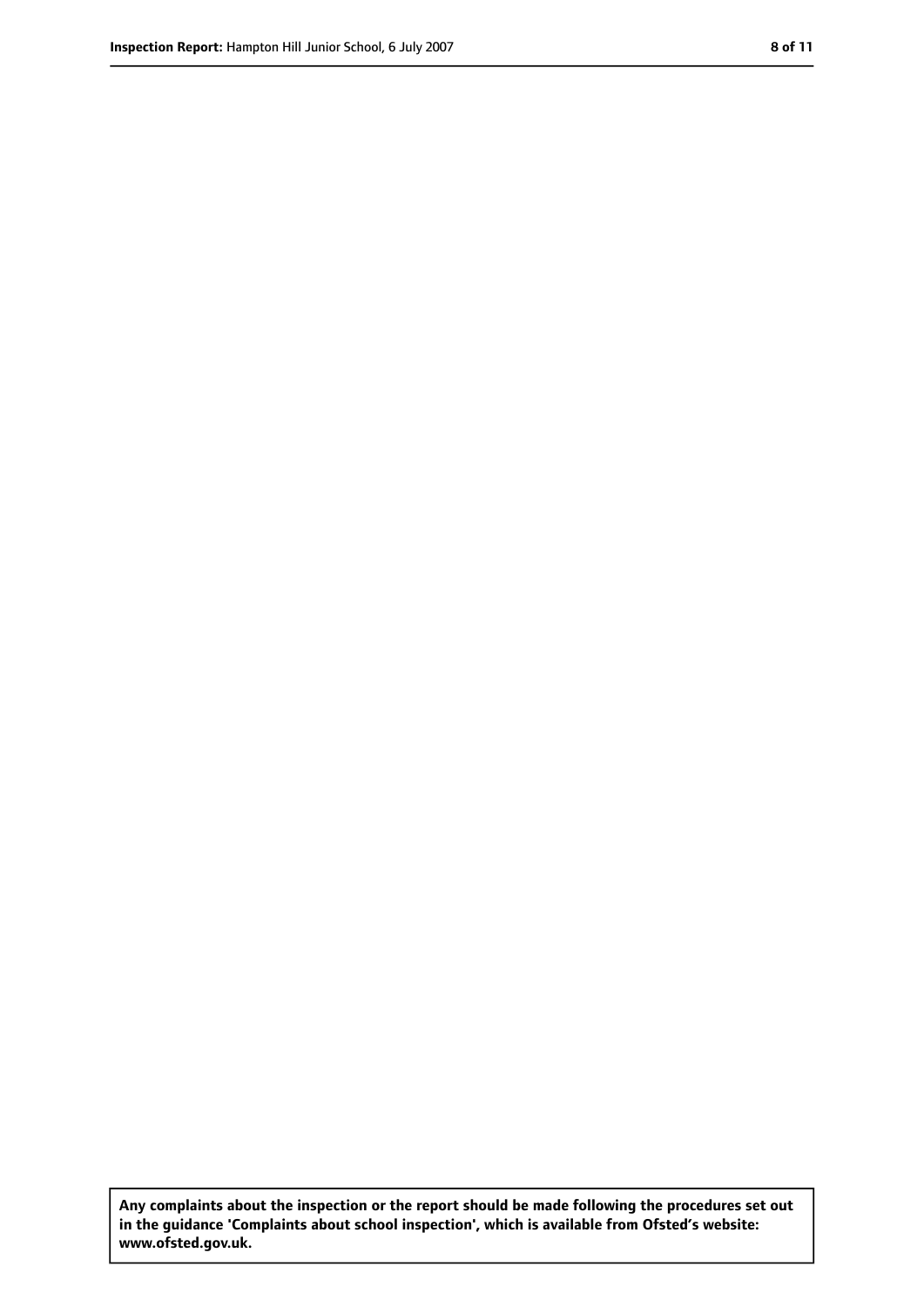#### **Annex A**

# **Inspection judgements**

| Key to judgements: grade 1 is outstanding, grade 2 good, grade 3 satisfactory, and grade 4 | School  |
|--------------------------------------------------------------------------------------------|---------|
| inadeauate                                                                                 | Overall |

## **Overall effectiveness**

| How effective, efficient and inclusive is the provision of education, integrated<br>care and any extended services in meeting the needs of learners? |     |
|------------------------------------------------------------------------------------------------------------------------------------------------------|-----|
| How well does the school work in partnership with others to promote learners'<br>well-being?                                                         |     |
| The effectiveness of the school's self-evaluation                                                                                                    |     |
| The capacity to make any necessary improvements                                                                                                      |     |
| Effective steps have been taken to promote improvement since the last<br>inspection                                                                  | Yes |

#### **Achievement and standards**

| How well do learners achieve?                                                                               |  |
|-------------------------------------------------------------------------------------------------------------|--|
| The standards <sup>1</sup> reached by learners                                                              |  |
| How well learners make progress, taking account of any significant variations between<br>groups of learners |  |
| How well learners with learning difficulties and disabilities make progress                                 |  |

## **Personal development and well-being**

| How good is the overall personal development and well-being of the<br>learners?                                  |  |
|------------------------------------------------------------------------------------------------------------------|--|
| The extent of learners' spiritual, moral, social and cultural development                                        |  |
| The behaviour of learners                                                                                        |  |
| The attendance of learners                                                                                       |  |
| How well learners enjoy their education                                                                          |  |
| The extent to which learners adopt safe practices                                                                |  |
| The extent to which learners adopt healthy lifestyles                                                            |  |
| The extent to which learners make a positive contribution to the community                                       |  |
| How well learners develop workplace and other skills that will contribute to<br>their future economic well-being |  |

## **The quality of provision**

| How effective are teaching and learning in meeting the full range of the<br>learners' needs?                        |  |
|---------------------------------------------------------------------------------------------------------------------|--|
| $\mid$ How well do the curriculum and other activities meet the range of needs $\mid$<br>and interests of learners? |  |
| How well are learners cared for, quided and supported?                                                              |  |

 $^1$  Grade 1 - Exceptionally and consistently high; Grade 2 - Generally above average with none significantly below average; Grade 3 - Broadly average to below average; Grade 4 - Exceptionally low.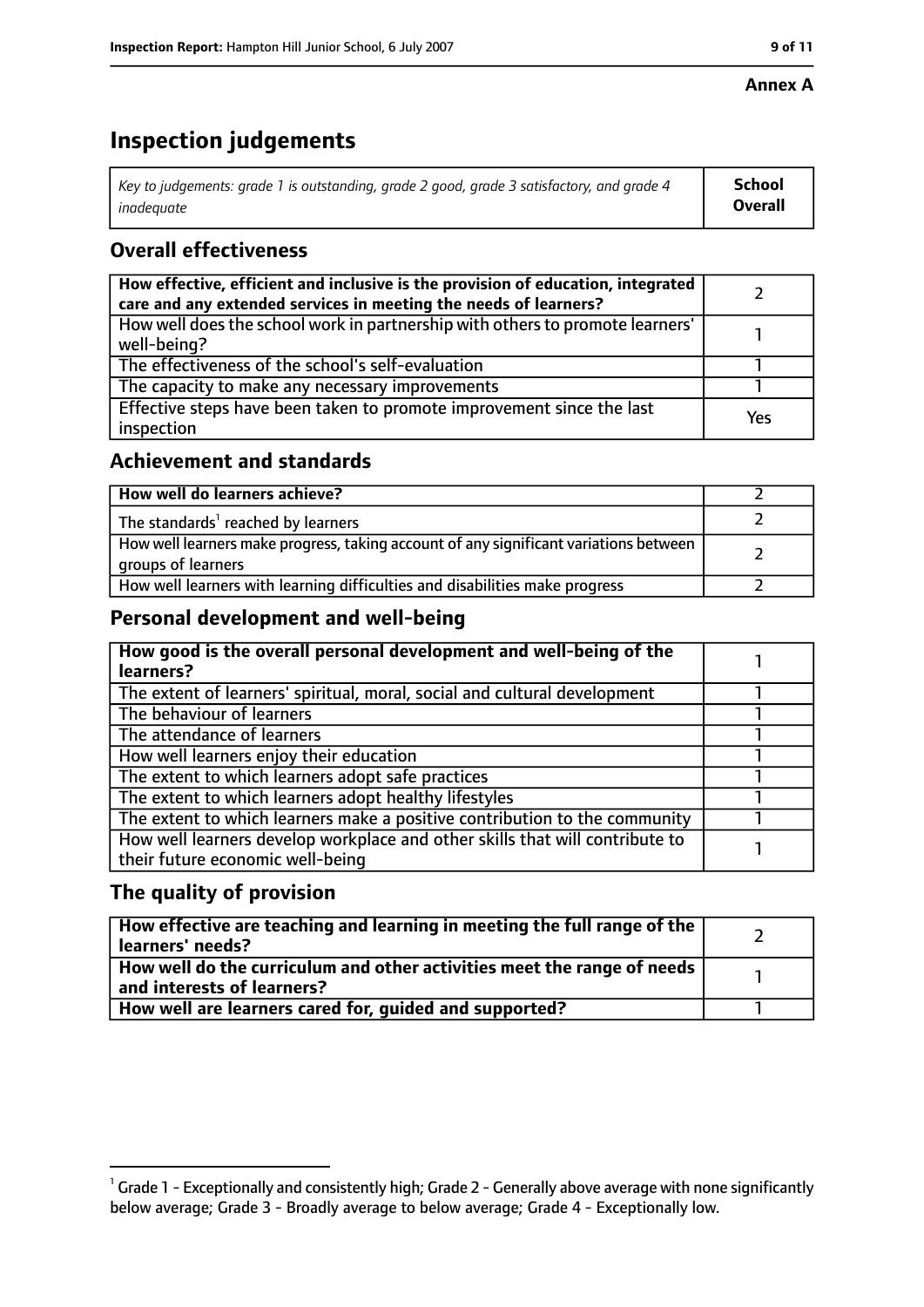# **Leadership and management**

| How effective are leadership and management in raising achievement<br>and supporting all learners?                                              |           |
|-------------------------------------------------------------------------------------------------------------------------------------------------|-----------|
| How effectively leaders and managers at all levels set clear direction leading<br>to improvement and promote high quality of care and education |           |
| How effectively performance is monitored, evaluated and improved to meet<br>challenging targets                                                 |           |
| How well equality of opportunity is promoted and discrimination tackled so<br>that all learners achieve as well as they can                     |           |
| How effectively and efficiently resources, including staff, are deployed to<br>achieve value for money                                          |           |
| The extent to which governors and other supervisory boards discharge their<br>responsibilities                                                  |           |
| Do procedures for safeguarding learners meet current government<br>requirements?                                                                | Yes       |
| Does this school require special measures?                                                                                                      | <b>No</b> |
| Does this school require a notice to improve?                                                                                                   | No        |